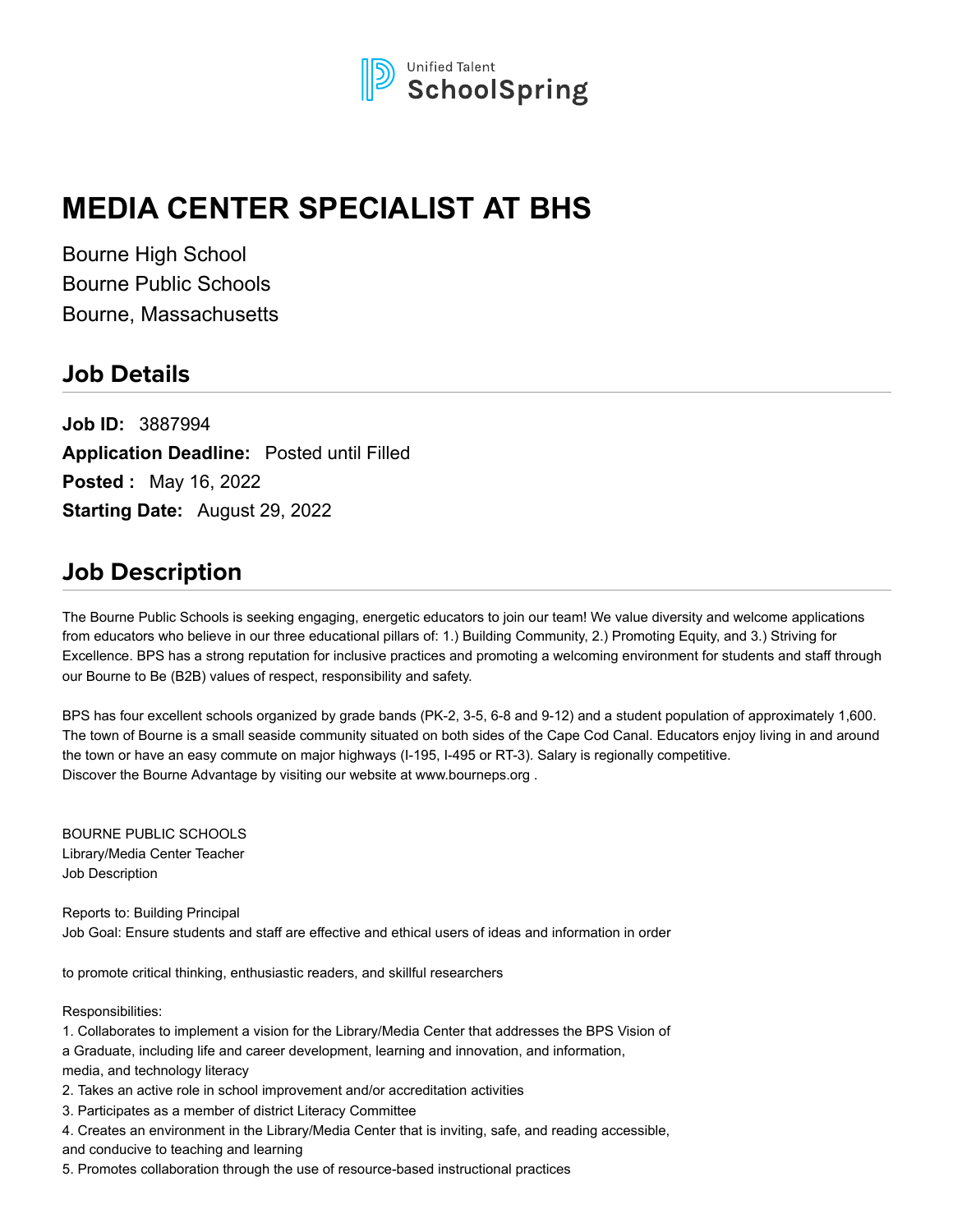6. Plans and delivers high-quality lessons aligned to grade level standards on information and technology literacy skills, including reading for understanding, the research process, engaging inquiry, collaboration, critical thinking, developing multiple literacies, and understanding copyright, fair use, and licensing on intellectual property

7. Plans and delivers lessons that support student understanding and ethical use of information resources (i.e. plagiarism, citing sources, etc.), including but not limited to books, websites, journal articles, etc.

8. Works as a team to integrate Library/Media Resources with grade-level curriculum content

9. Collaborates with teachers to design and implement research based lessons

10. Participates in common planning meetings to support curriculum development

11. Collaborates with teachers at the secondary level to support the Civic Action Project state standards requirements

12. Collaborates with teachers to design engaging inquiry learning experiences and assessments that incorporate multiple literacies (including information literacy) and fosters critical thinking 13. Collaborates with teachers in a planning assignments likely to lead to the extended use of the library/media center

14. Manages the resources in the library/media center with a lens of diversity, equity, and inclusion

15. Manages the day-to-day library media center activity including new book processing, book repair, weeding, shelving books, and reorganizing shelves

16. Evaluates, selects, and orders new library materials, including audio-visual materials, digital text, hardware and software

17. Assists teachers in the selection of books and other instructional and research materials

18. Collaborates with the Assistant Superintendent, Curriculum Directors, and building principals in planning and implementing professional development opportunities

19. Coordinates student reading programs including but not limited to summer reading lists, reading challenges, Project Lit Community, Read Across America, etc.

20. Partners with local and community libraries on projects and initiatives and to provide expanded access of resources to students and teachers

21. Supports readers' subscriptions and passwords

22. Maintains up to date district and school policies on acceptable use, copyright, privacy, etc.

23. Evaluates, selects, and acquires materials and equipment to support the instructional program to meet the various interests, abilities, and maturity levels of students

24. Develops and maintains a collection of resources appropriate to the curriculum, learning and teaching styles, and instructional strategies used within the school community

25. Collaborates on and manages the budget for the school library/media center

26. Makes both print and non-print materials and computer resources available to students and teachers

27. Trains and supervises media center aids and/or volunteers

28. Maintains an effective and secure computerized loan system to ensure maximum availability of materials

29. Collect and analyze data, prepares and submits reports used to evaluate the school library/media center program for continuous improvement against measurable goals

30. Promotes use of the media center through displays, newspaper articles, staff newsletters, etc.

31. Performs other related responsibilities as may be assigned by the principal

Essential Functions of the Job:

1. Maintains a record of regular attendance, arrive and depart at specified contractual times and notify the appropriate personnel when absent

2. Remains current in professional practices, information technologies, and educational research applicable to position

3. Maintains physical agility and strength to perform job-related tasks appropriate for the age and/or grade level

4. Be able to stand, walk, sit, use hands, reach with hands and arms, stoop, kneel, crouch, crawl, climb, and run

5. Be able to occasionally lift and/or move student/objects

6. Be able to to work in a noisy, stressful, high-pressure environment and maintain student safety